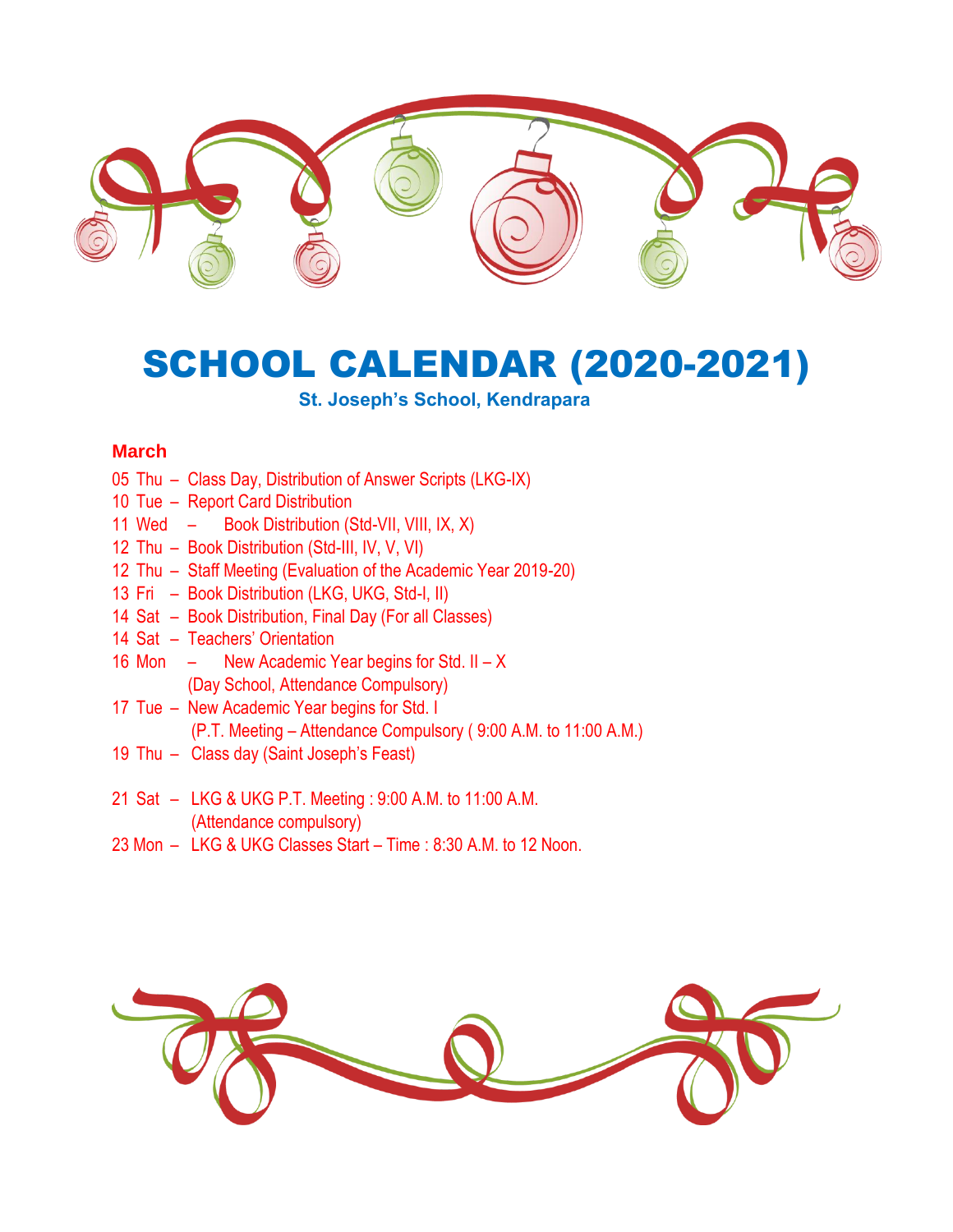

# **April (20 Days)**

- 01 Wed UtkalDivas (Day of observance)
- 02 Thu Ram Navami (Holiday)
- 03 Fri Morning School (6:15 a.m.–10:35 a.m.) Literary Competition (School Level)
- 04 Sat Class Day Zonal Literary Competition (School Level)
- 10 Fri Good Friday (Holiday)
- 11 Sat Holy Saturday
- 13 Mon Easter Monday (Holiday)
- 14 Tue Dr. B.R. AmbedkarJayanti (Holiday)
- 18 Sat Class Day Regional Literary Competition
- 30 Thu Last Working Day before Summer Vacation (Subject to Change)

## **May**

May 01 – 17 June (Summer Holidays)

## **June (10)**

- 18 Thu Classes Resume, Day School (Attendance Compulsory)
- 20 Sat Class Day
- 23 Tue RathYatra (Holiday)
- 27 Sat Dance Competition (Solo) LKG IX (Class Wise)

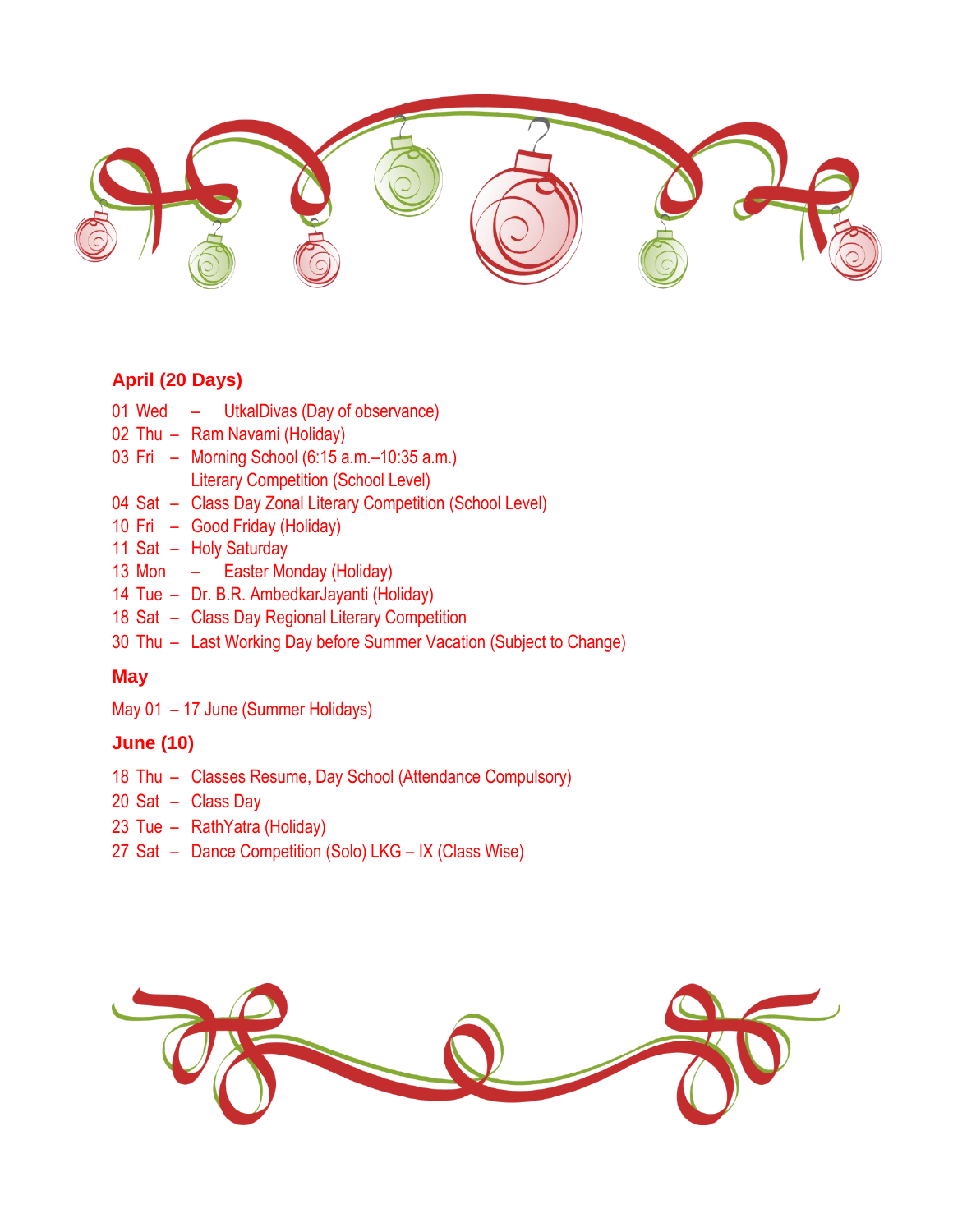

# **July (25)**

- 03 Thu Class day (Foundation Day Celebration)
- 11 Sat PT Meeting & Staff Meeting
- 13 18 1<sup>st</sup> Unit Test (20 Marks)
- 25 Sat Dance Competition (Solo) Final
- 31 Fri Class day (Patriotic Song Competition (Class Wise) Std-I-IX)

# **August (22)**

- 01 Sat Eid-ul-Zuha (Holiday) Subject to change
- 08 Sat Patriotic Song Competition Solo (Final)
- 11 Tue Janmastami (Holiday)
- 13 Thu Mock Parliament (Std. 8, 9)
- 14 Fri Drawing Competition (LKG Std.X)
- 15 Sat Independence Day Flag Hoisting 8:00 a.m. (LKG X)
	- Attendance Compulsory
- 19 Wed Class day, Quiz Competition ( 1<sup>st</sup> Round Written for Std-V-VII G.K)
- 22 Sat Ganesh Chaturthi (Holiday
- 24-29 "JOY OF GIVING" WEEKS
- 29 Sat Regional Debate BBSR

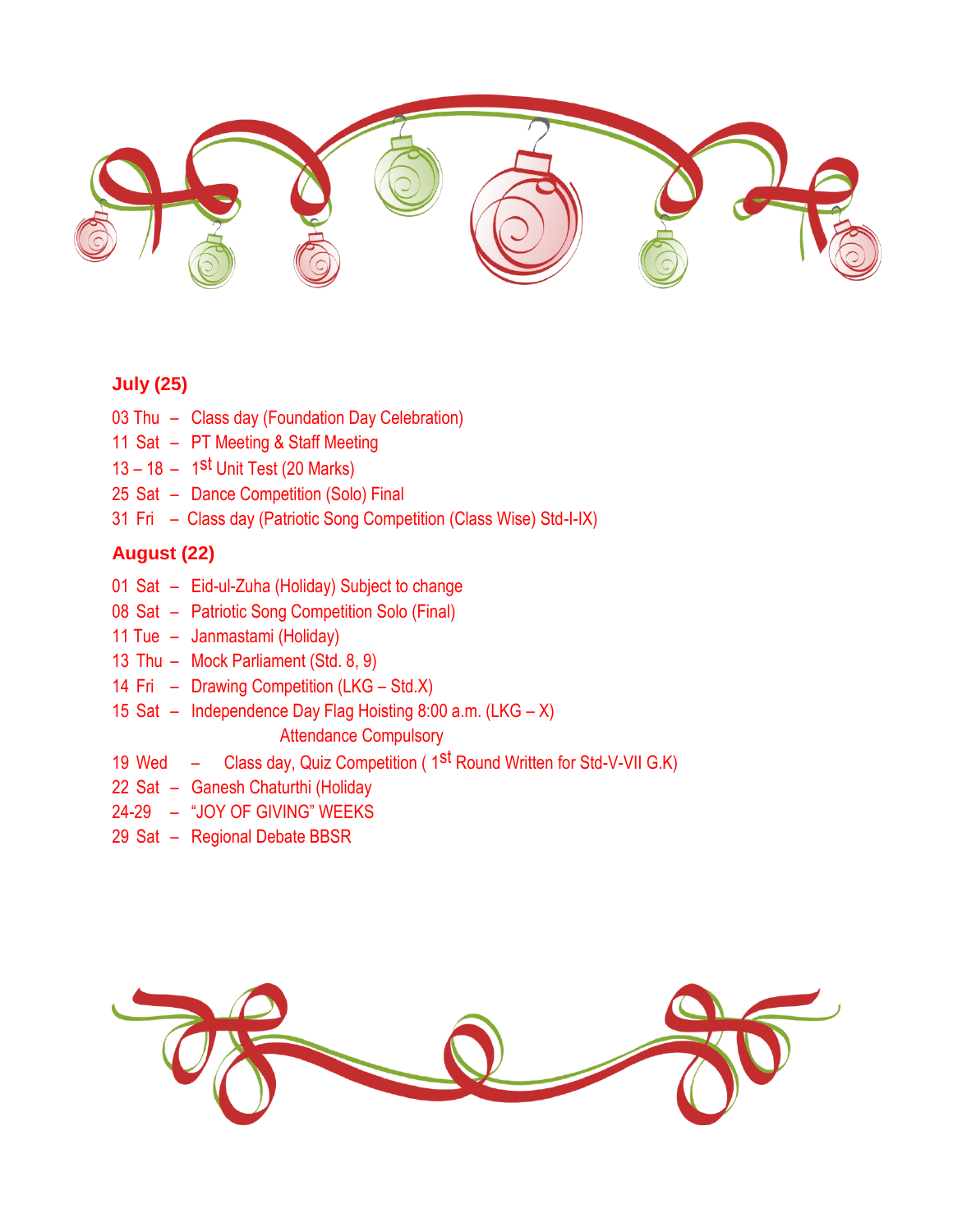

#### **September (21)**

- 05 Sat Teacher's Day
- 12 Sat P.T. Meeting& Staff Meeting
- 14 Mon Hindi Divas Class Day
- 19 Sat Art, Craft, Computer & Science Exhibition (Stds. VI to IX)
- 24 Thu Issue of Admit Card after clearance of School dues till the date
- 26 Sat Study Leave& Staff Meeting
- 28 Sept 10 Oct- Half Yearly Examination (LKG-X) 80 Marks

### **October (18)**

- 02 Fri Gandhi Jayanti (Holiday)
- 17 Sat Answer Scripts shown to interested Parents
- 23-31 Puja Holidays

# **November (22)**

- 02 Mon Classes Resume
- 07 Sat Report Card distribution & Staff Meeting
- 11 wed Elocution competition Std-VI-IX (Class wise)
- 14 Sat Deewali, Children's Day, Role Modeling (Std.V IX), Fancy Dress Competition (LKG – Std.IV)
- 16 Nov-21 Nov 2<sup>nd</sup> Unit Test (20 Marks)
- 30 Mon Rasa Purnima (Holiday)

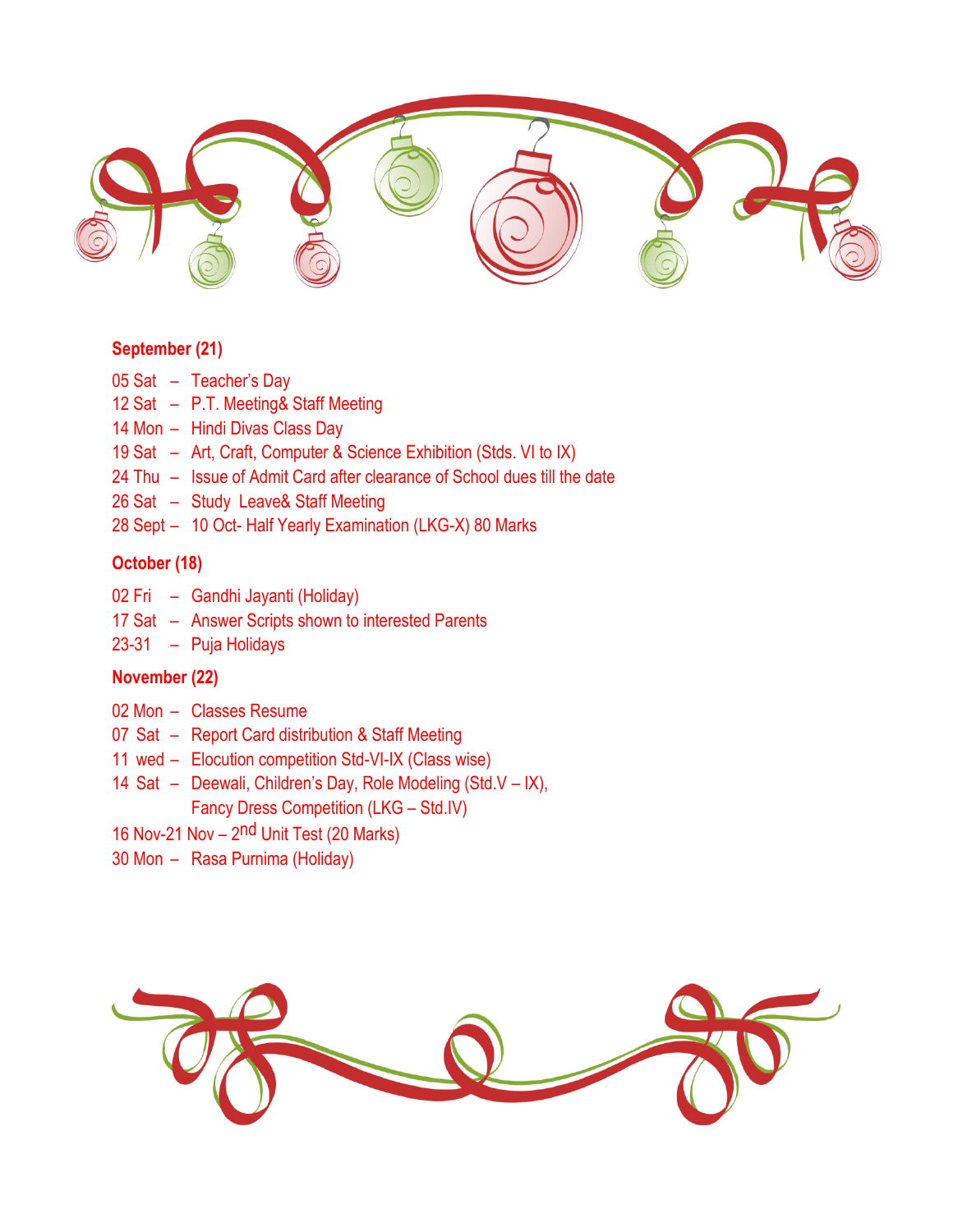

## **December (16)**

- 02 Wed Elocution Competition Final
- 06 Sun Annual School Fair (11:00 A.M. to 5:00 P.M.)
- 07 Mon (Holiday)
- 12 Sat P.T. Meeting & Staff Meeting
- 14-19 School Annual Sports
- 21 Mon Closing Ceremony, Prize distribution, Get together
- 22 Dec 04Jan-Winter Holidays

## **January**

- 04 Mon Classes Resume, Pre-Board Examination for Std-X
- 14 Thu MakarSankranti (Holiday) Subject to change
- 16 Sat Class day
- 22 Fri Talent Search of Exam.
- 23 Sat Netaji's Birthday (Holiday)
- 26 Tue Republic Day Flag Hoisting 8.00am (Std I to IX) (attendance compulsory)
- 30 Sat Farewell-cum-Graduation Nite for Std-X

#### **February**

- 06 Sat PT Meeting & Staff Meeting
- 09 Tue Issue of Admit Card after clearing the dues till February
- 13 Sat Study Leave and Staff Meeting
- 15-27 School Annual Examination (80 Marks)